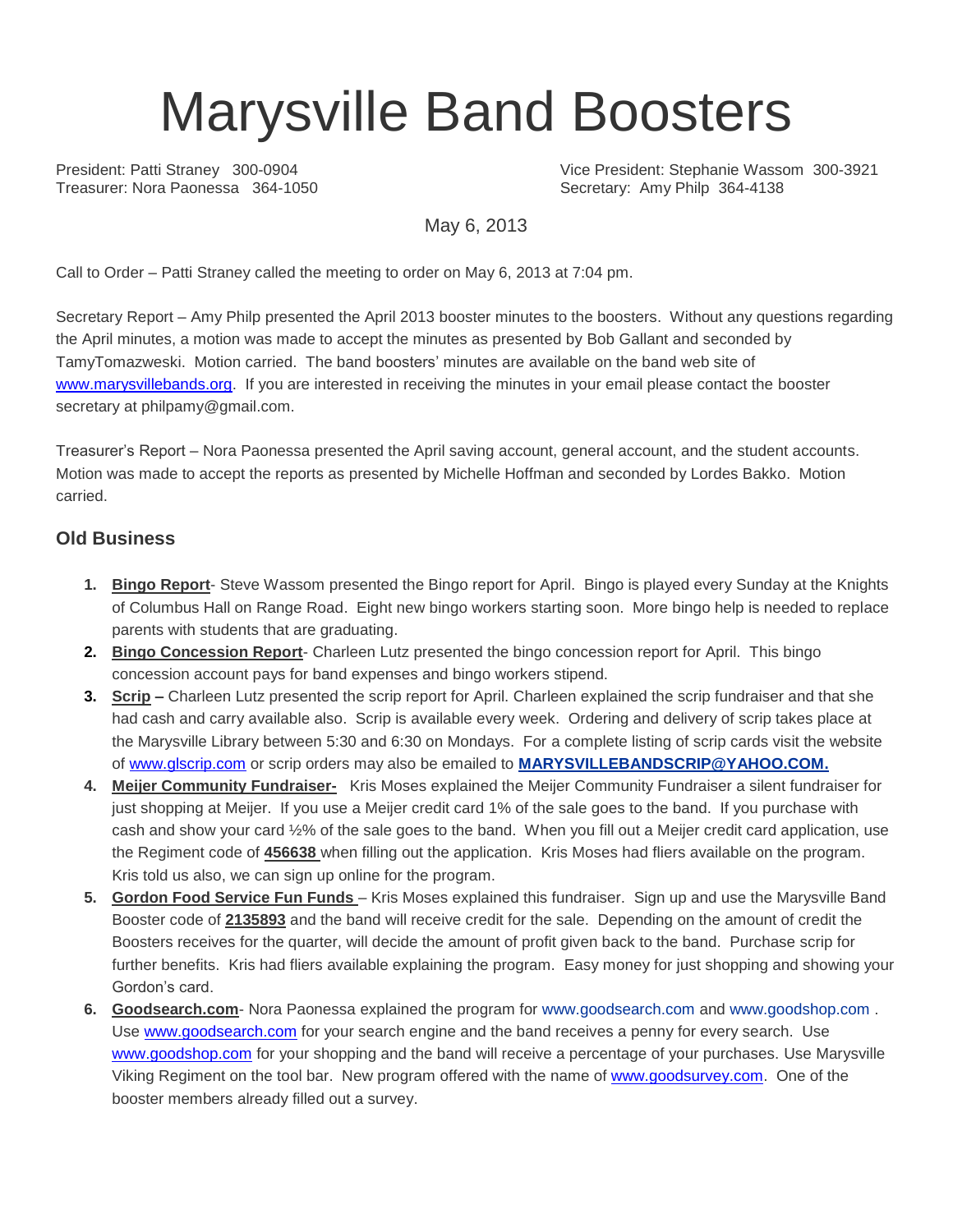- **7.** Bowling Fundraiser Stephanie Wassom told the boosters that the bowling fundraiser is May 17<sup>th</sup> 6:30 p.m. at Port Huron Lanes. Students and adults are bowling this year. Cost will be \$20 per person for two games and shoe rental. Parents and students will be at opposite ends. Sign-up sheet available for bowling lanes. Four or five people per lane. Call Steve or Stephanie Wassom with questions. Sign-up sheet available also for raffle baskets and/or door prize (\$5 limit) donation.
- **8.** Geranium Sale Michelle Hoffman told the boosters that the geranium sale went well. Delivery is scheduled this Thursday May 9th. Volunteers are needed at St. Christopher's Church any time between 7am - 6 pm. Pick up is available between noon – 5:30. NHS students will also be on hand after school to help.
- **9. Talmer Boat Night –** Charleen Lutz told the boosters that she has been contacted by Talmer Bank. Talmer Bank is interested in the band boosters working security as we had in the past. Talmer Bank will be donating \$1500 for our time on this day. Boat night is Friday July 19<sup>th</sup> and a sign-up sheet is posted with available times. We will be using the same shirts as last year; if you need a shirt contact Charleen.
- **10. Student Accounts** Bruce Patchel told the boosters that high school students will have their statements mailed home due to upcoming band camp. The middle school students will receive statements at their spring concert.
- **11. Band Camp Raffle** Patti Straney told the boosters that at the Deuces Wild Concert we will be having a band camp raffle. Volunteers are needed at 6:15 the night of the concert to sell tickets on the 14<sup>th</sup> of May. Tickets will be \$10 per ticket, with the winner receiving a free band camp for a student. If you are aging out as a band booster adopt a younger band student.
- **12. Bottle Drive** Stephanie Wassom told the boosters that the bottle drive that we talked about at the last meeting will be postponed until a later date.
- **13. Poker Update** Patti Straney updated the boosters regarding poker. Snookers are closed and we don't expect it to reopen anytime soon. Maverick Poker House in Port Huron is full of charity workers at this time. Santino Poker House on VanDyke and 27 Mile Rd is now open. Some of the workers from Snookers have moved to Santino's. We are contacting them to arrange date availability for our boosters to work. They will have the same split of 50/50 we are considering November/December dates. General consensus is to continue on exploring poker, it is a good fundraiser for the boosters.

### **New Business**

No new business at this time.

### **Band Director's Report**

Per Patti Straney

- 1.  $5<sup>th</sup>$  grade recruitment Mr. Duso needs two people to help serve pizza and water to the  $5<sup>th</sup>$  grade students visiting the 6<sup>th</sup> grade band. He would like the volunteers from 11 – 11:30 for May 7<sup>th</sup> and 8<sup>th</sup>.
- 2. Next year's MCBA schedule
	- a. September 28, 2013 Troy Athens High School
	- b. October 5, 2013 Lamphere High School
	- c. October 19, 2013 Clarkston High School
	- d. October 26, 2013 Woodhaven High School
	- e. November 2, 2013 Ford Field with our flight competing between 9 11 am.
- 3. Deuces Wild Concert May 14<sup>th</sup> at 7:30 pm. Band camp raffle before the concert with drawing taking place midway through the concert. After the concert, the senior concert dresses will be collected by Lordes Bakko/Kris Moses/Amy Philp.